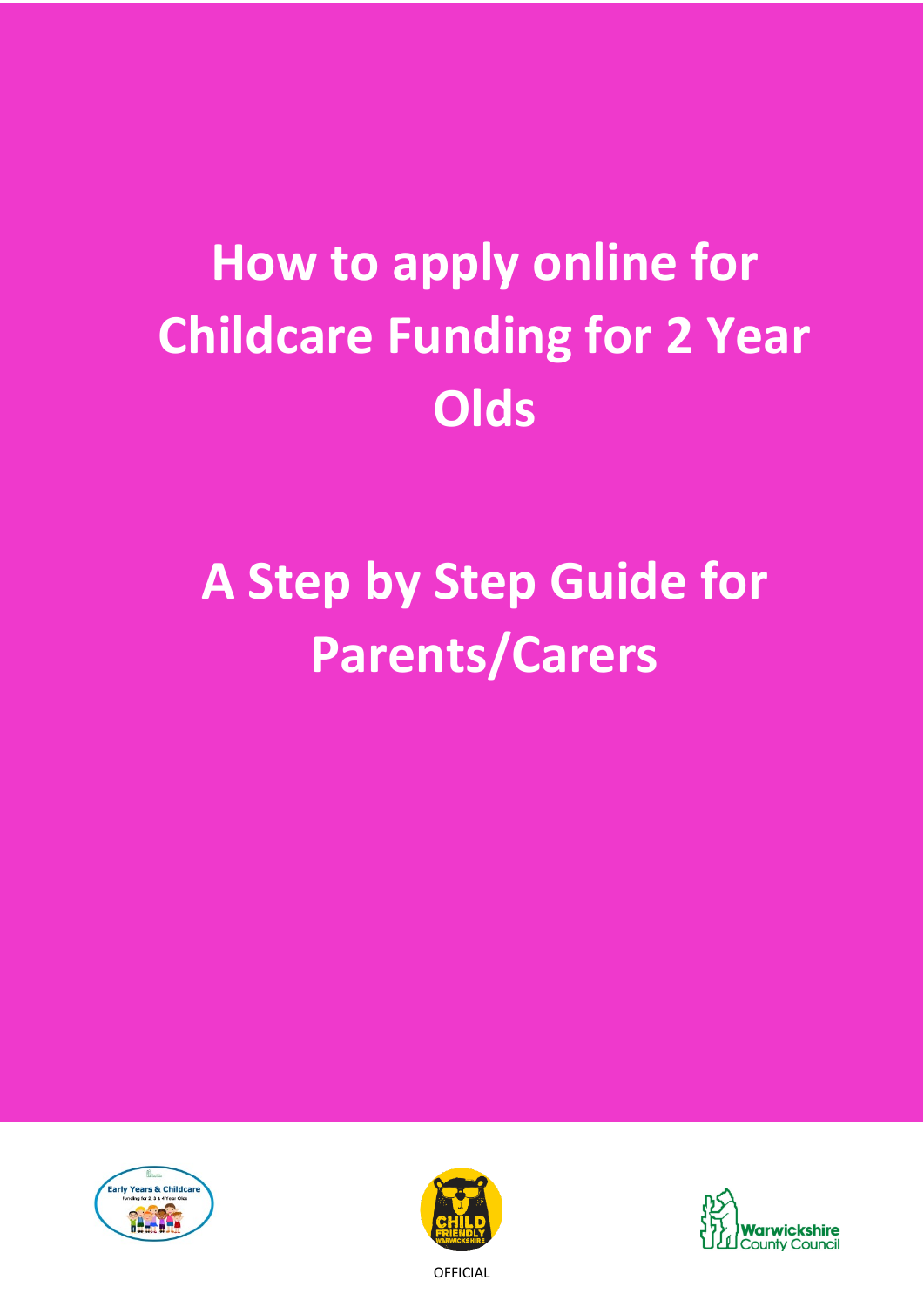**How to apply online for Childcare Funding for 2 Year Olds –**

**A Parent/Carer's Guide**

# **Table of Contents:**

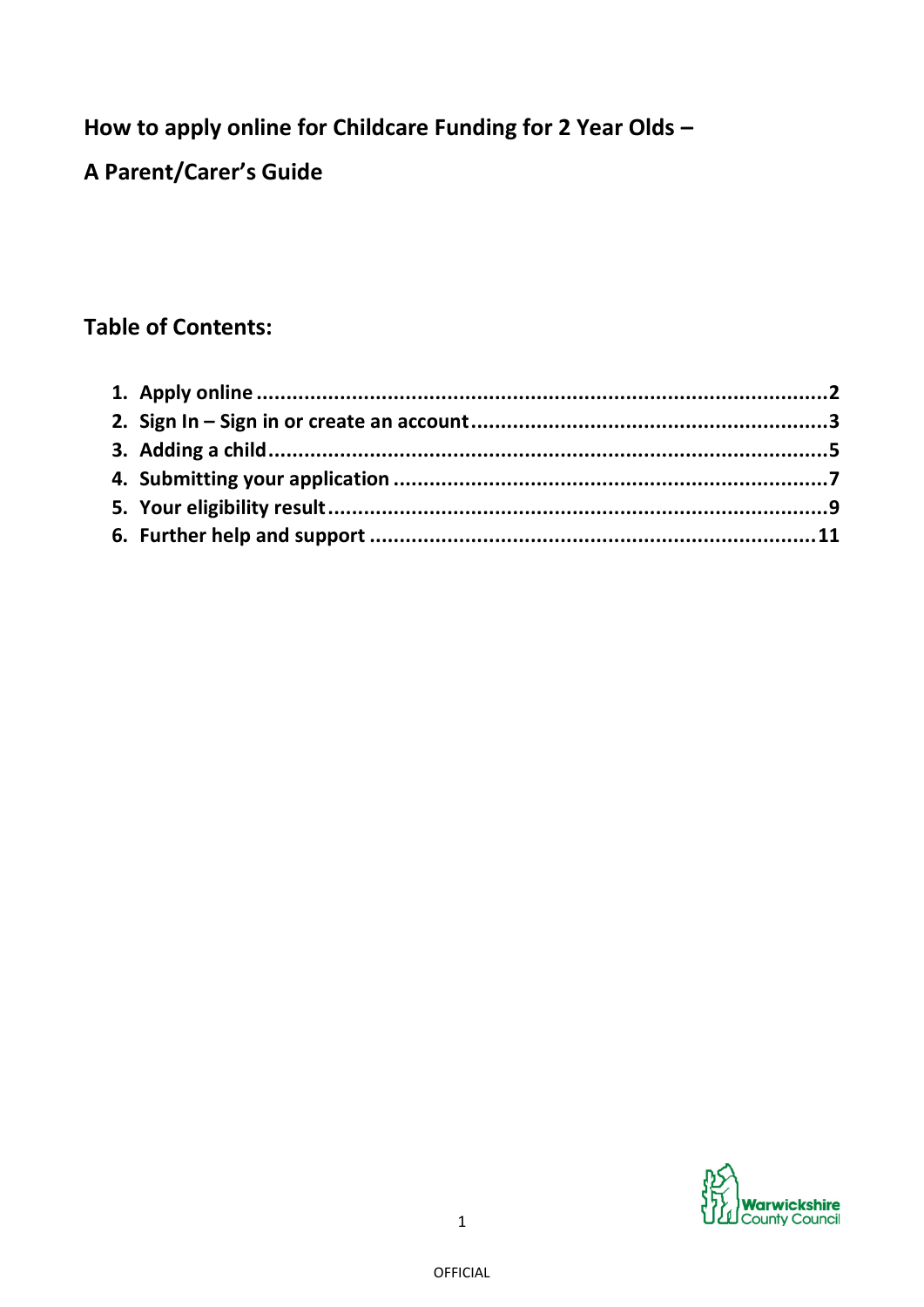# **1. Apply online**

To apply for Childcare Funding for 2 Year Olds go to [www.warwickshire.gov.uk/childcarecosts](http://www.warwickshire.gov.uk/childcarecosts)



Or scan the QR Code:

This will take you to the home page as follows:



You will see a list of the government's eligibility criteria, please note that you **must** be in receipt of one of the qualifying benefits or credits or meet at least one of the other criteria to be eligible for the funding.

Further documentation in support of your application may be requested at a later stage and you will be sent an email with the information required.

## ➔ **Scroll down to the bottom of the page and click on 'Apply online'**

*Please note that your application is made using the same system for School Applications and Free School Meals Applications and makes reference to both. Once you have added your child's details and entered their correct date of birth according to the instructions, you will see the 'Submit Childcare Funding for 2 Year Olds Application' button*

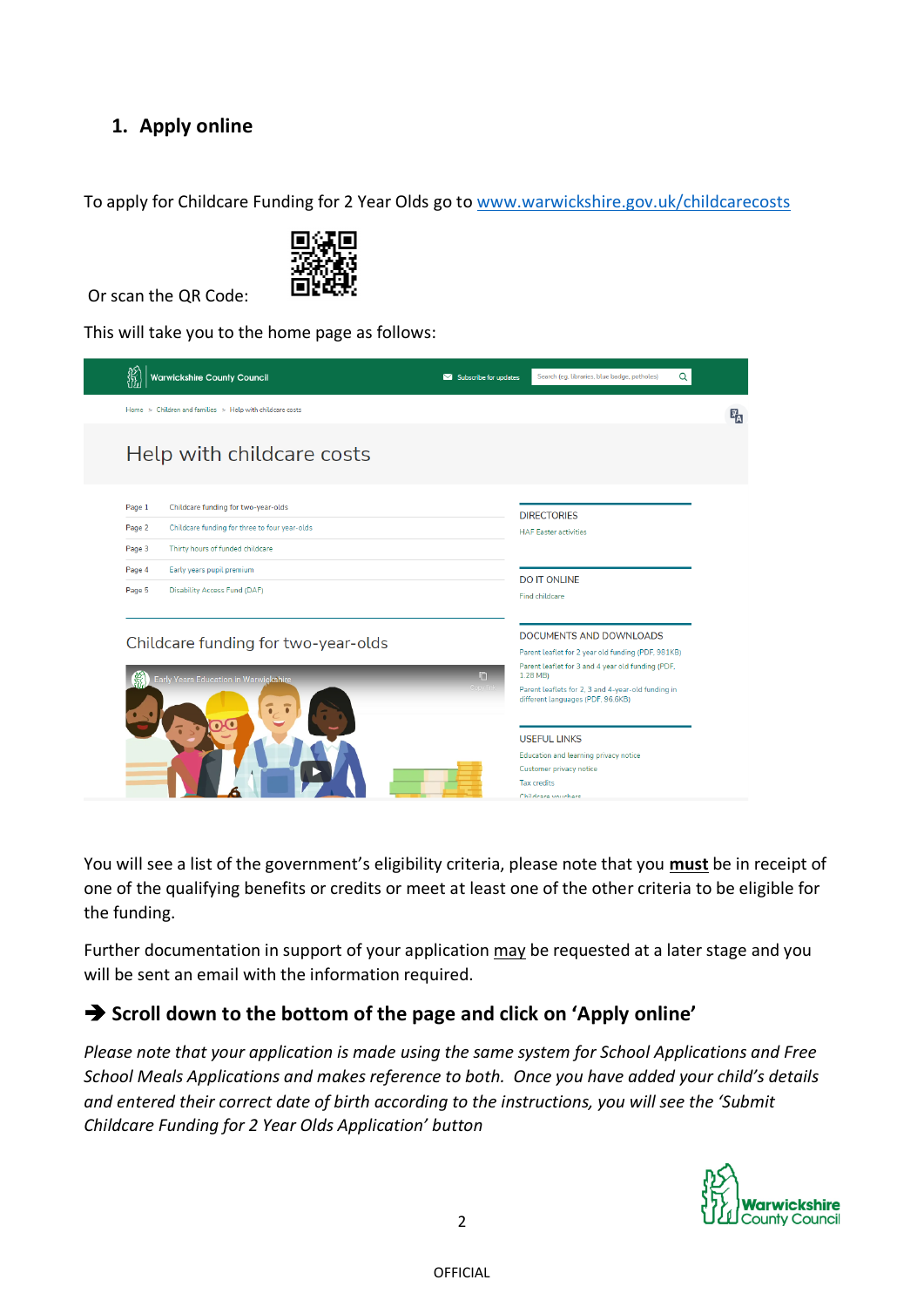### **2. Sign In – Sign in or create an account**

- Warwickshire County Council Sign In Sign in or create an account with us. Enter your username/email **Next** Create Account
- **a) If you do not already have an account, click 'create account'**

Enter your Personal Details. Your Title, Forename and Surname must be entered and must be the same as those used to claim the qualifying government benefits or credits.

In Contact Details **please enter your email address and ensure that you provide at least one contact phone number (\*mobile preferred where possible), as these will be used for processing your application and any relevant contact required.**

Click on 'Add Address' and enter your postcode followed by the 'Search' button. In Search Results select your home address from the results below and click 'Confirm Selected'. If your correct home address does not appear, please add the information using 'Enter Address Manually'.

In Account Security, choose and enter a password in 'New Password' and retype to confirm.

## ➔ **Click on 'Create'**

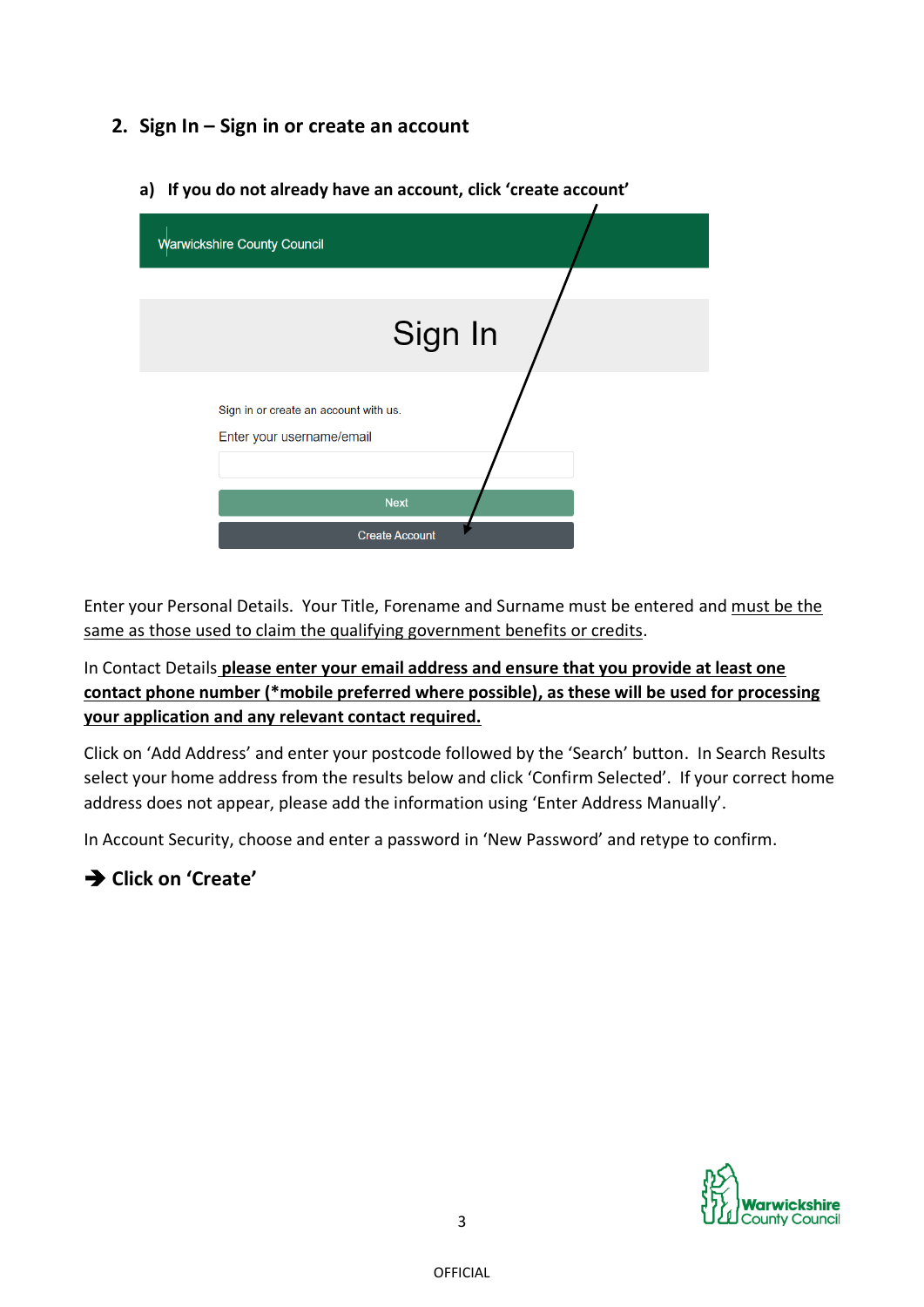|                                               | <b>Create Account</b>      |  |
|-----------------------------------------------|----------------------------|--|
| <b>Personal Details</b><br>Title <sup>*</sup> | $\alpha$                   |  |
| Forename *                                    |                            |  |
| $\mathbf{r}$<br>Middle Name                   |                            |  |
| Sumame *                                      |                            |  |
| <b>Contact Details</b>                        |                            |  |
| Email Address *                               | $\sim$                     |  |
| Confirm Email *                               | Please confirm your error! |  |
| Daytime Number                                |                            |  |
| <b>Evening Number</b><br>Mobile Number        |                            |  |
|                                               |                            |  |
| Address<br>No address to display.             | $\Delta$                   |  |
|                                               | $\overline{\phantom{a}}$   |  |
| Add Address                                   |                            |  |
| <b>Account Security</b><br>New Password *     |                            |  |
|                                               |                            |  |
| Confirm Password *                            |                            |  |
| Please confirm your password                  |                            |  |
| Start Again                                   | Create                     |  |

You will receive an email from [no-reply@warwickshire.gov.uk](mailto:no-reply@warwickshire.gov.uk) which will be titled 'Online School Application account verification' and you will need to confirm your account by clicking the link in the email.

Once you have done this, sign in using the details you have set up.

**b) If you already have an account, enter your username/email and click on 'Next'**

| <b>Warwickshire County Council</b>                                 |  |
|--------------------------------------------------------------------|--|
|                                                                    |  |
| Sign In                                                            |  |
| Sign in or create an account with us.<br>Enter your username/email |  |
| <b>Next</b>                                                        |  |
| <b>Create Account</b>                                              |  |

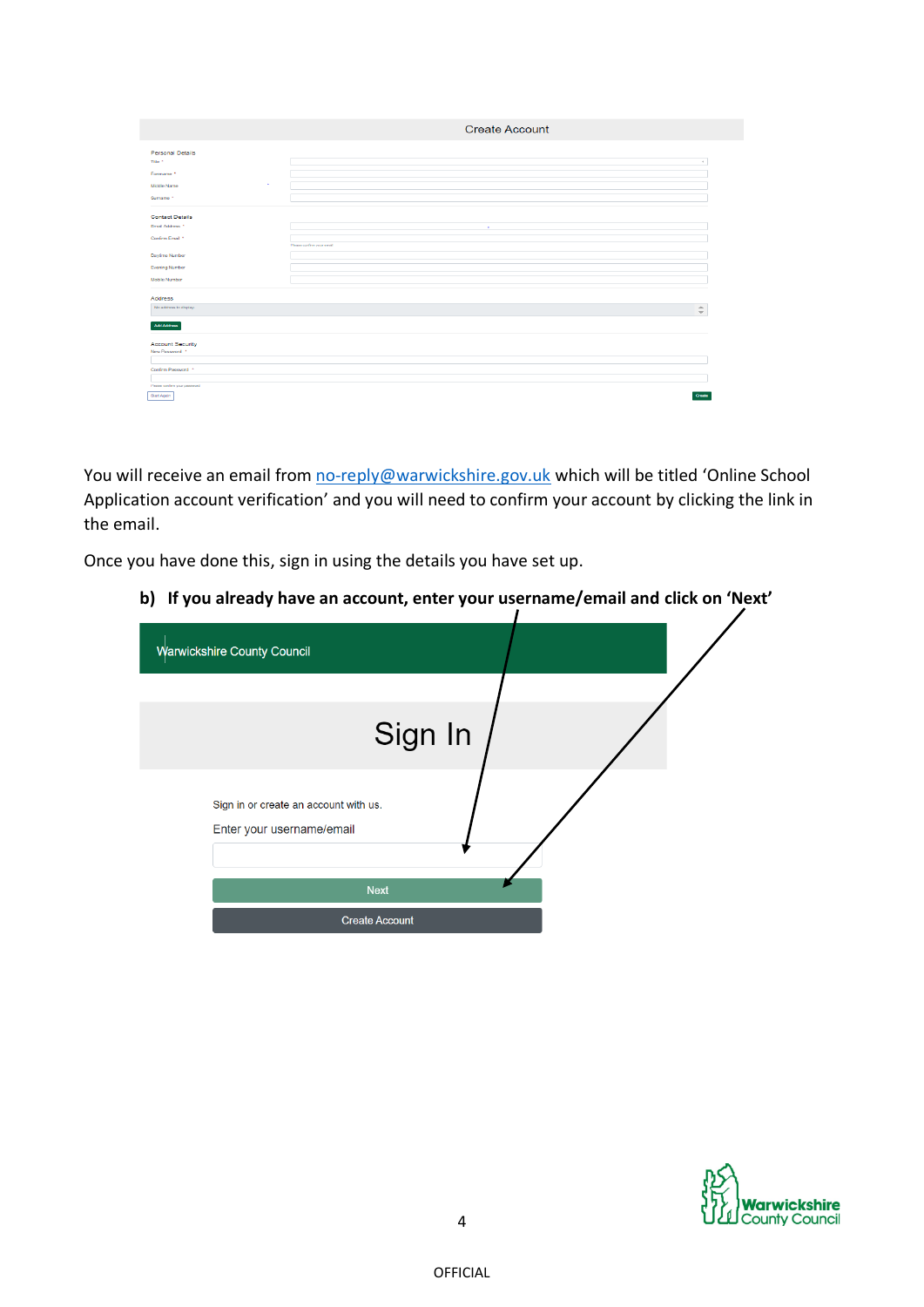### **3. Adding a child**

The system will now take you to the Parent Application Portal:



Complete the details of the child you are applying for. The child's Forename, Surname and DOB must be entered, and Gender selected.

#### **Child details**

Childcare funding for two-year-olds

Please note further evidence will be needed for the following Next the matter of the local attention<br>Contact of the specific conductivity -<br>Colidera who are looked after by the local authority -<br>Colidera who have left care through special guardianship,<br>adoption or residence order - a

Admissions Service - address notes

Please provide the address at which your child is currently living These there is split custody, the address used for allocating school<br>places would be where the child is resident for the majority of the<br>places would be where the child is resident for the majority of the<br>school week. Wher

| <b>Details</b>                                                                      |                           |  |  |
|-------------------------------------------------------------------------------------|---------------------------|--|--|
|                                                                                     |                           |  |  |
| * indicates a required field                                                        |                           |  |  |
| Forename <sup>*</sup>                                                               |                           |  |  |
| Middlename                                                                          |                           |  |  |
| Surname <sup>*</sup>                                                                |                           |  |  |
| DOB* (DD/MM/YYYY)                                                                   |                           |  |  |
| Gender <sup>*</sup>                                                                 | <b>C</b> Female<br>O Male |  |  |
| Child address same as<br>Applicant?                                                 |                           |  |  |
| <b>Local Authority</b>                                                              | Warwickshire              |  |  |
| Current School (Leave blank   - Select Current School -<br>if not attending School) |                           |  |  |

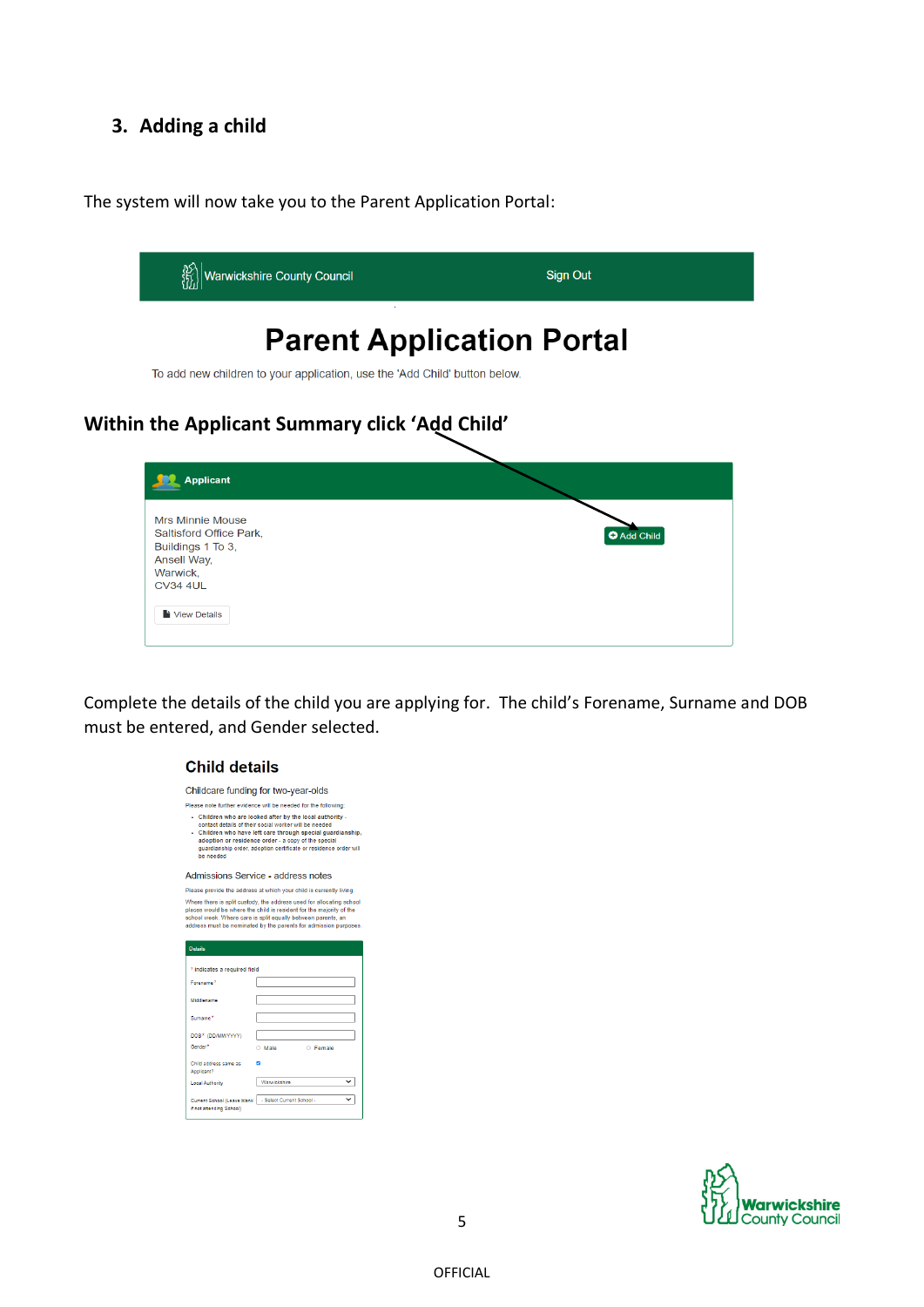If your home address and that of your child is not in Warwickshire, please select the correct Local Authority. For applications for Childcare Funding for 2 Year Olds you do not need to select current school and can leave this blank.

| <b>Uploaded Documents</b>                                                                                                                                                                                                                                                      |                  |               |  |  |
|--------------------------------------------------------------------------------------------------------------------------------------------------------------------------------------------------------------------------------------------------------------------------------|------------------|---------------|--|--|
| Documentation required for ALL School Applications:                                                                                                                                                                                                                            |                  |               |  |  |
| - Upload a copy of your 2021/22 Council Tax Bill OR a copy of<br>a utility bill (electricity/gas/water) dated within the last 6 months                                                                                                                                         |                  |               |  |  |
| - Upload any additional documents required by the school(s)<br>you are applying for, eg: faith evidence, supplementary forms,<br>school reports.                                                                                                                               |                  |               |  |  |
| If you are making an application for an In-Year place and are<br>due to move within the next 4 weeks then you must upload a<br>copy of your signed tenancy agreement (if renting) or a copy of<br>your exchange of contracts letter (if buying)                                |                  |               |  |  |
| Proof of address documents are NOT REQUIRED for<br>applications relating to Free School Meals, Two Year old<br>Funding, or registration for the Warwickshire 11+ test.<br>However, further documentation in support of such applications<br>may be requested at a later stage. |                  |               |  |  |
|                                                                                                                                                                                                                                                                                | <b>File Name</b> | Upload a file |  |  |
| Description*                                                                                                                                                                                                                                                                   |                  |               |  |  |

You are NOT REQUIRED to upload documents, UNLESS you are applying under the following criteria:

- **Children who are looked after by the local authority** contact details of their social worker will be needed
- **Children who have left care through special guardianship, adoption or residence order** - a copy of the special guardianship order, adoption certificate or residence order will be needed
- **Children who qualify for Disability Living Allowance**  a copy of the DLA award letter will be needed

If so, click on 'Upload a file' to attach the relevant information.

Proof of address documents are NOT REQUIRED for applications relating to Childcare Funding for 2 Year Olds.

Further documentation in support of your application may be requested at a later stage and you will be sent an email with the information required.

## ➔ **Scroll to the bottom of the page and click on 'Next' to proceed.**

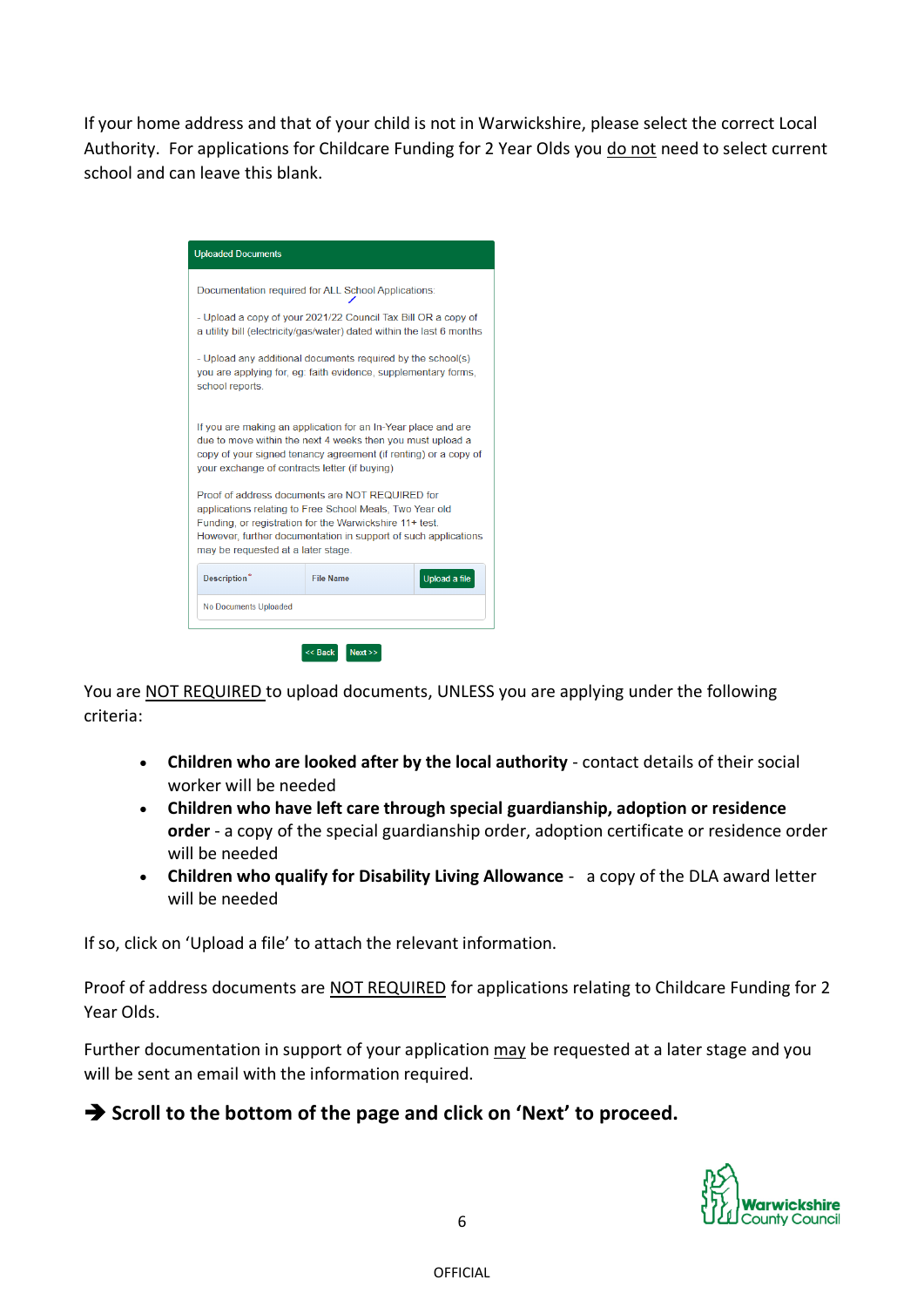Please check all of your child's details are correct, in particular their Date of Birth, and provided they are all correct, click on 'Confirm'. If any information needs to be changed or amended, click on 'Edit Child Details section'.

# **4. Submitting your application**

# **Submit your application by clicking on 'Submit Childcare Funding for 2 Year Olds Application'**

| <b>Applicant</b>                                                                                                                      |                                                                                                                                 |
|---------------------------------------------------------------------------------------------------------------------------------------|---------------------------------------------------------------------------------------------------------------------------------|
| <b>Mrs Minnie Mouse</b><br>Saltisford Office Park,<br>Buildings 1 To 3,<br>Ansell Way,<br>Warwick,<br><b>CV34 4UL</b><br>View Details | <b>O</b> Add Child<br>VI Submit Free School Meals Application<br>Submit Childcare funding for 2 Year<br><b>Olds Application</b> |

The Applicant Details must be completed by the parent/carer claiming the qualifying benefit or the parent/carer making the application if applying under one of the other criteria. Please enter your National Insurance Number or National Asylum Support Service Number and your Date of Birth:

# **Applicant Details**

To be completed by the parent/carer claiming the qualifying benefit.

| <b>Details</b>                                                                 |  |
|--------------------------------------------------------------------------------|--|
| * indicates a required field<br><b>Please enter NI Number or NASS Number:-</b> |  |
| NI Number                                                                      |  |
| <b>NASS Number:</b>                                                            |  |
| Parent/carer DOB<br>(DD/MM/YYYY)*                                              |  |

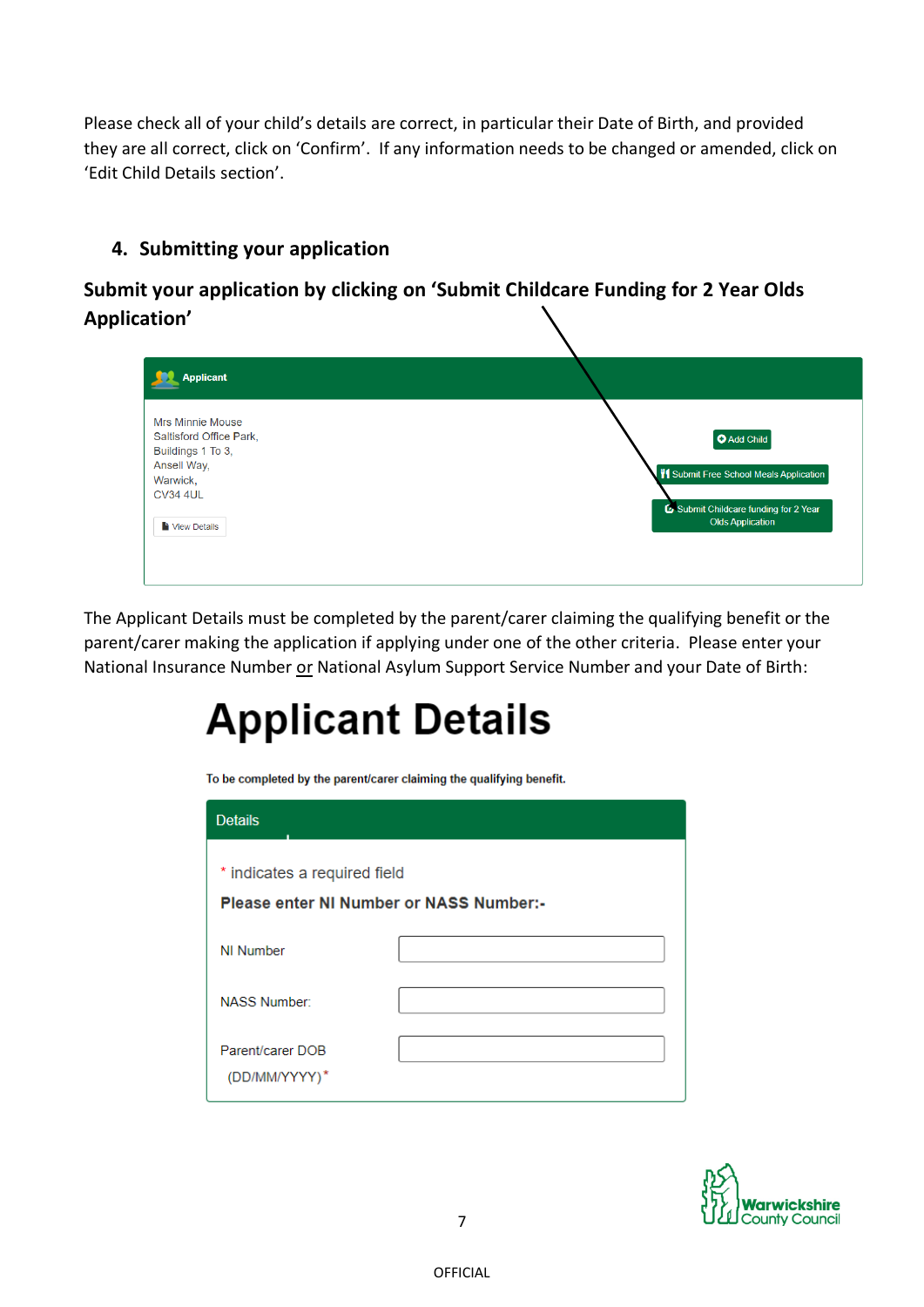Documents to support your application need only to be uploaded if required (see page 6) if you haven't already done so, by clicking on 'Upload a file'.

| <b>Applicant Documents</b>                                                                                 |                  |  |  |  |  |  |
|------------------------------------------------------------------------------------------------------------|------------------|--|--|--|--|--|
| You may wish to attach relevant documentation to support your<br>application                               |                  |  |  |  |  |  |
| <b>Description</b>                                                                                         | <b>File Name</b> |  |  |  |  |  |
| No Documents Uploaded                                                                                      |                  |  |  |  |  |  |
|                                                                                                            |                  |  |  |  |  |  |
| <b>New Documents</b>                                                                                       |                  |  |  |  |  |  |
| This section can be used to upload any documents which<br>support your applications for FSM/EY/Admissions. |                  |  |  |  |  |  |
| Please enter a description to clarify what the file contains.                                              |                  |  |  |  |  |  |
| Upload a file<br>Description*<br><b>File Name</b>                                                          |                  |  |  |  |  |  |
| No Documents Uploaded                                                                                      |                  |  |  |  |  |  |
| <b>Submit Application</b><br>Cancel                                                                        |                  |  |  |  |  |  |

# ➔ **To ensure your application is submitted, please scroll down the page and click on 'Submit Application'**

Upon submission of your Childcare Funding for 2 Year Olds Application, a check will be performed with the Eligibility Checking Service (ECS). By submitting your application you are agreeing that the information you have provided can be shared with the Local Authority and Department for Education, who will access information from other government departments to confirm your child's eligibility and enable you to claim Childcare funding for 2 Year Olds.

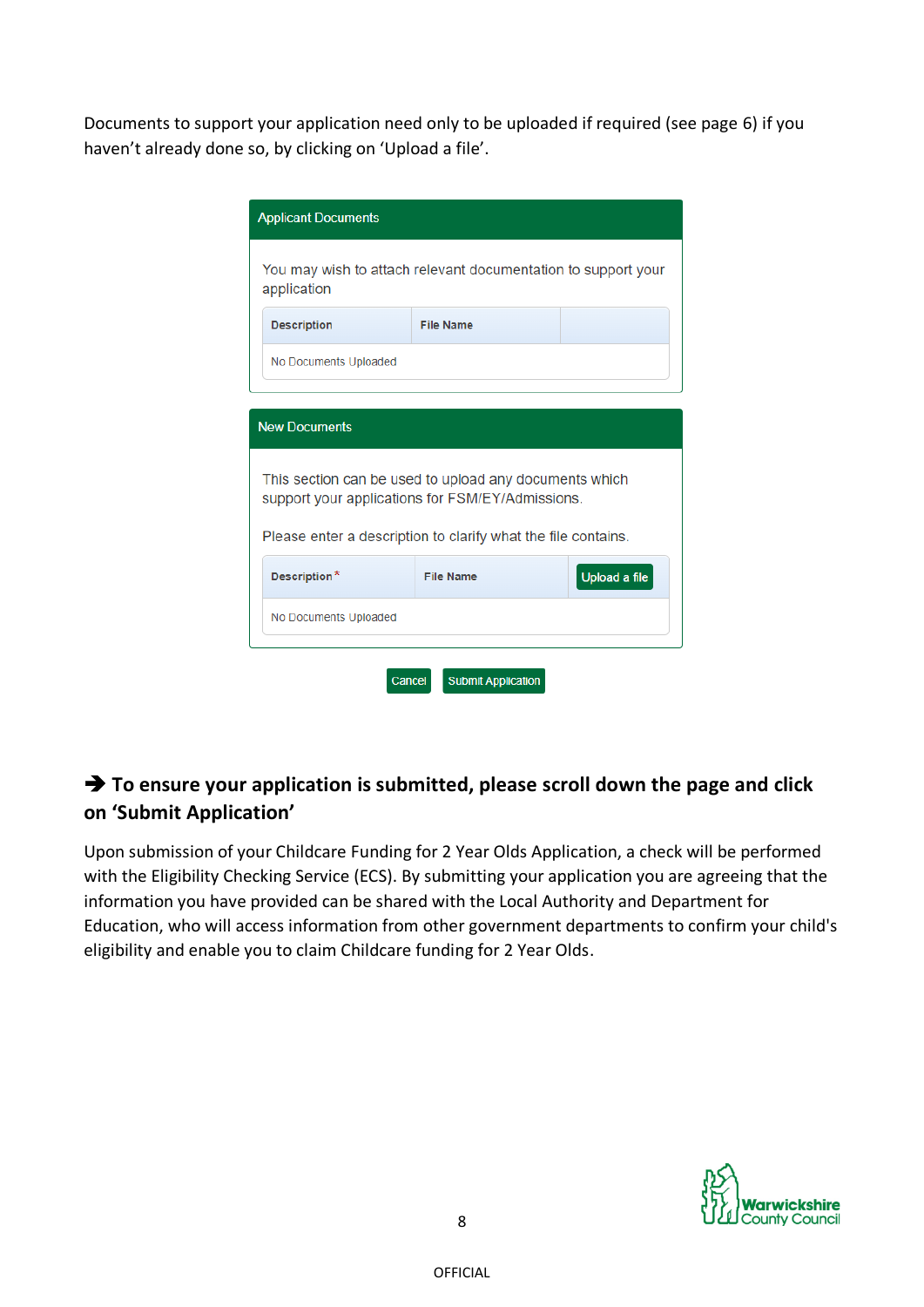You should receive the following message:



To view the result of your application please click on 'Return to Home Page' where the outcome will be shown. You will also receive an email from [2help@warwickshire.gov.uk](mailto:2help@warwickshire.gov.uk) to confirm that you have applied for Childcare Funding for 2 Year Olds and giving further instructions.

**5. Your Eligibility Result**

An **Eligibility Confirmed** result shows as follows:

| <b>Applicant</b>                                                                                           |                                                                                                                                                                                                                                                                                                                                                                                                                                             |                                                                                                                                       |
|------------------------------------------------------------------------------------------------------------|---------------------------------------------------------------------------------------------------------------------------------------------------------------------------------------------------------------------------------------------------------------------------------------------------------------------------------------------------------------------------------------------------------------------------------------------|---------------------------------------------------------------------------------------------------------------------------------------|
| Saltisford Office Park.<br>Buildings 1 To 3,<br>Ansell Way,<br>Warwick.<br><b>CV34 4UL</b><br>View Details | Last Childcare funding for 2 Year Olds Application Date:<br>06/10/2021<br><b>Eligibility Confirmed</b><br>The automated checking facilities provided by the DfE has<br>confirmed that you are eligible for Childcare funding for 2 Year<br>Olds, a confirmation letter verifying your eligibility code will be<br>sent to you via secure email shortly, with a list of Warwickshire<br>Early Years providers for you to arrange your place. | <b>O</b> Add Child<br><b>W</b> Submit Free School Meals Application<br>Submit Childcare funding for 2 Year<br><b>Olds Application</b> |

The confirmation email that you receive from  $2$ help@warwickshire.gov.uk will give you a confirmation code. **In order for this code to be valid you will need to wait for an official funding confirmation letter to be emailed to you, normally within five working days.**

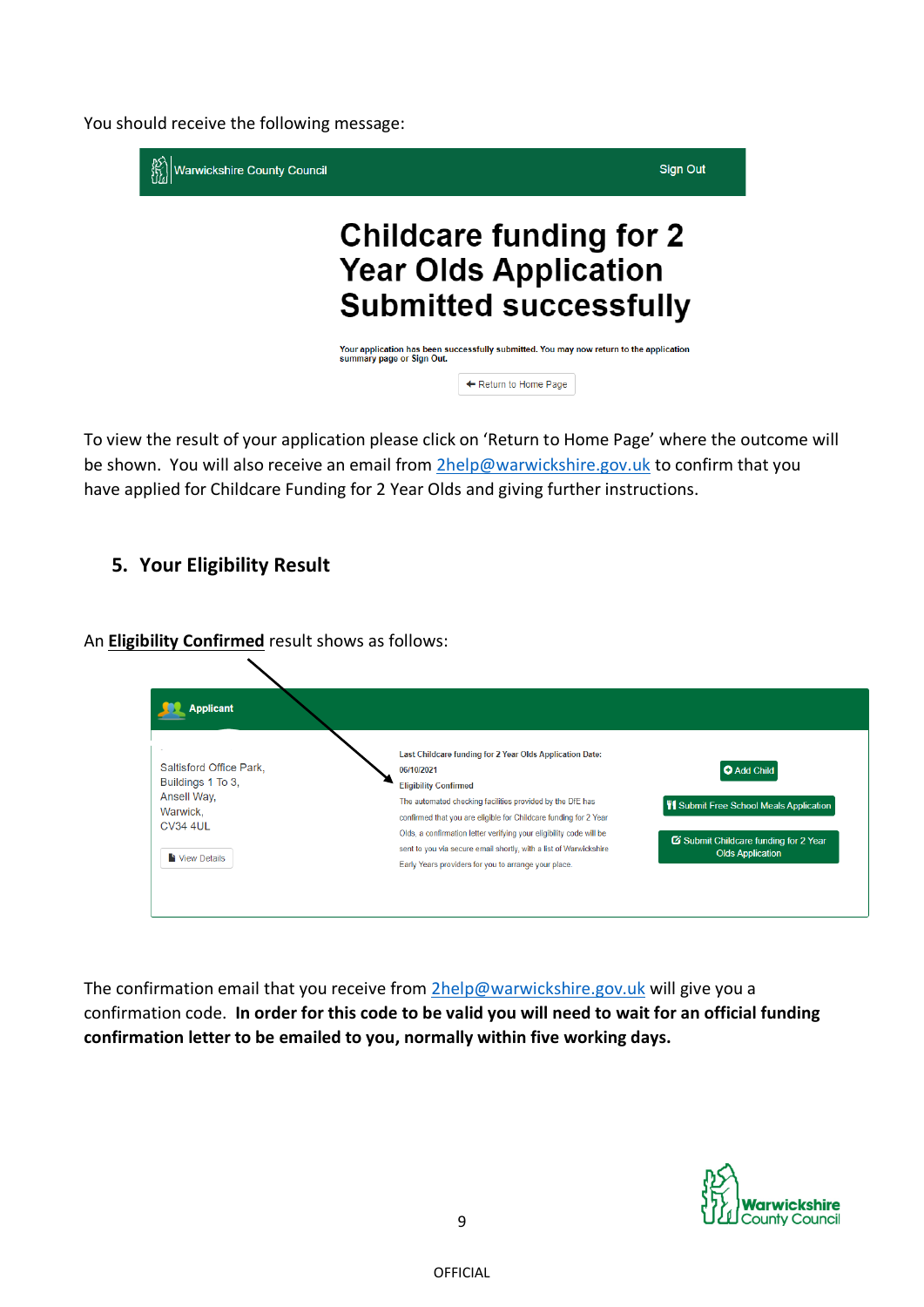### An **Eligibility Not Confirmed** result shows as follows:



For us to proceed with your application, you will need to provide supporting information in relation to the qualifying benefits or credits you receive. For applications for the additional criteria, you will need to provide the information as previously advised on page 6 when adding your child. An email from [2help@warwickshire.gov.uk](mailto:2help@warwickshire.gov.uk) will be sent to you, normally within five working days, with further details.

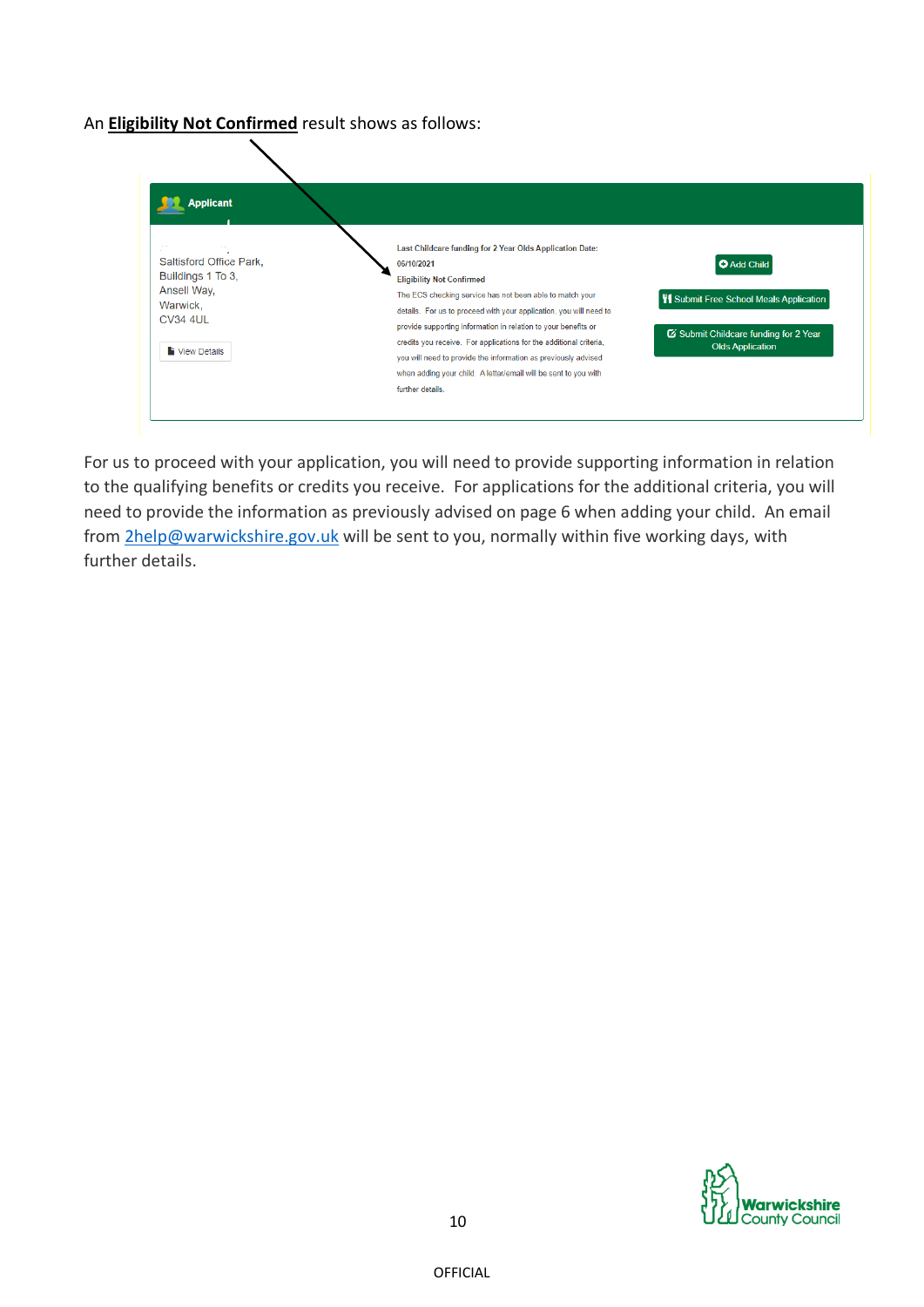## **6. Further help and support**

If you require further help or support to apply for Childcare Funding for 2 Year Olds, please speak to your local Childcare and Family Centre who can help you. You can find your local centre at [www.warwickshire.gov.uk/childrenandfamilycentres](http://www.warwickshire.gov.uk/childrenandfamilycentres) or see contact details below:

### **Children and Family Centres in Warwickshire**

### **Nuneaton and Bedworth**

| <b>Children and Family Centre</b> | <b>Address</b>                        | <b>Telephone</b> |
|-----------------------------------|---------------------------------------|------------------|
| St Michael's Children and         | Hazel Grove, Bedworth, Bedworth CV12  | 024 7649 4171    |
| <b>Family Centre</b>              | 9DA                                   |                  |
| Camp Hill Children and Family     | Hollystitches Road, Nuneaton CV10 9QA | 024 7634 4334    |
| Centre                            |                                       |                  |
| Riversley Park Children and       | Coton Road, Nuneaton CV11 5TY         | 024 7637 8600    |
| <b>Family Centre</b>              |                                       |                  |
| Stockingford Children and         | St Paul's Road, Nuneaton CV10 8HW     | 024 7638 3708    |
| <b>Family Centre</b>              |                                       |                  |

### **North Warwickshire**

| <b>Children and Family Centre</b> | <b>Address</b>                   | Telephone    |
|-----------------------------------|----------------------------------|--------------|
| Atherstone Children and           | Kings Avenue, Atherstone CV9 1JZ | 01827 718723 |
| <b>Family Centre</b>              |                                  |              |

### **Rugby**

| <b>Children and Family Centre</b> | <b>Address</b>                           | <b>Telephone</b> |
|-----------------------------------|------------------------------------------|------------------|
| Boughton Leigh Children and       | Wetherell Way, Rugby, CV21 1LT           | 01788 570347     |
| <b>Family Centre</b>              |                                          |                  |
| Long Lawford Children and         | Holbrook Road, Long Lawford, Rugby, CV23 | 01788 568554     |
| <b>Family Centre</b>              | 9AL                                      |                  |
| Claremont Children and            | Claremont Road, Rugby, CV22 7GU          | 01788 579488     |
| <b>Family Centre</b>              |                                          |                  |